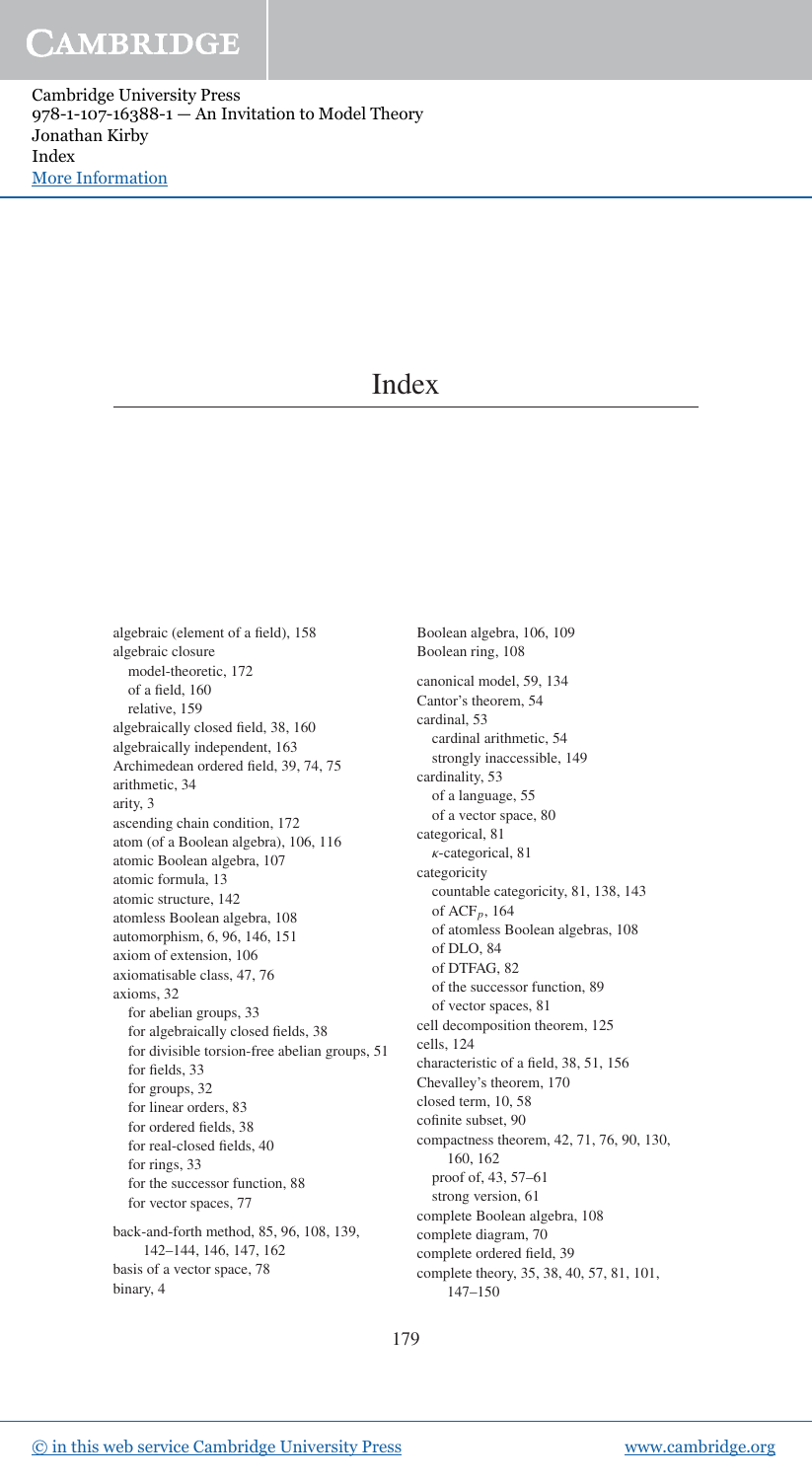# CAMBRIDGE

Cambridge University Press 978-1-107-16388-1 — An Invitation to Model Theory Jonathan Kirby Index [More Information](www.cambridge.org/9781107163881)

## 180 Index

complete type, *see* type completeness of ACF*p*, 165 of DLO, 85 of the theory of discrete linear orders, 150 of the theory of real-closed fields, 102 of the theory of the successor function, 89 complex field, 37, 68, 160, 176 conjunctive normal form, 113, 167 connected graph, 52 constant symbols, 3 constructible set, 169, 170 countable, 54 deductively closed, 32, 57 definable function, 19 definable sets, 19, 45, 90, 109–126, 133, 150 ∅-definable, 117 definable with parameters, 117 in  $\mathbb{N}_{succ}$ , 90 in Ro-ring, 119 in algebraically closed fields, 167 in dense linear orders, 110 in real vector spaces, 115 in vector spaces over finite fields, 111 dense linear order, 84, 95–98, 110, 150 descending chain condition, 172 diagram, 71, 100, 160, 164 complete diagram, 70 dimension of a vector space, 79 discrete linear order, 84, 149 disjunctive normal form, 113, 169 distributive lattices, 105 distributive laws, 105 divisible (group), 51 DLO, *see* dense linear order domain (integral domain), 155 domain (of a structure), 3 Downward Löwenheim-Skolem theorem, 67 DTFAG, 51, 82 elementary embedding, 66, 70 elementary equivalence, 35 elementary extension, 65, 70, 130 elementary substructure, 65, 70 embedding, 6, 15, 65 endpoints, 84 entails, 31 expansion of a language, 4 of a structure, 6 extension, 6, 24, 65, 100

field of fractions, 155 finite non-standard real number, 75 set, 54 finitely axiomatisable, 47, 49 finitely satisfiable, 42, 57, 133 set of formulas, 129 first-order logic (comparison with second-order), 40 formula, 13 atomic, 13 existential, 26, 170 positive, 28 positive quantifier-free, 167, 169, 170 quantifier-free, 17, 25 universal, 26 free variables, 14 function symbols, 3 fundamental theorem of algebra, 160 Gödel's first incompleteness theorem, 35 graph, 51 Henkin theory, 58, 134 Hilbert's basis theorem, 158, 169, 172, 175, 176 Hilbert's Nullstellensatz, 174 homogeneous, 146, 151 homomorphism, 8 of rings, 156 ideal of a Boolean algebra, 108 ideal of a ring, 156, 168 maximal, 156 prime, 156 proper, 156, 175 radical, 176 infinite non-standard real number, 75 set, 54 infinitesimal, 45, 75 infix notation, 10 integral domain, 155 interpretation of formulas in a structure, 14 of symbols in a structure, 3 of terms in a structure, 10 irreducible, 157 irreducible variety, 172 isomorphism, 6

kernel, 156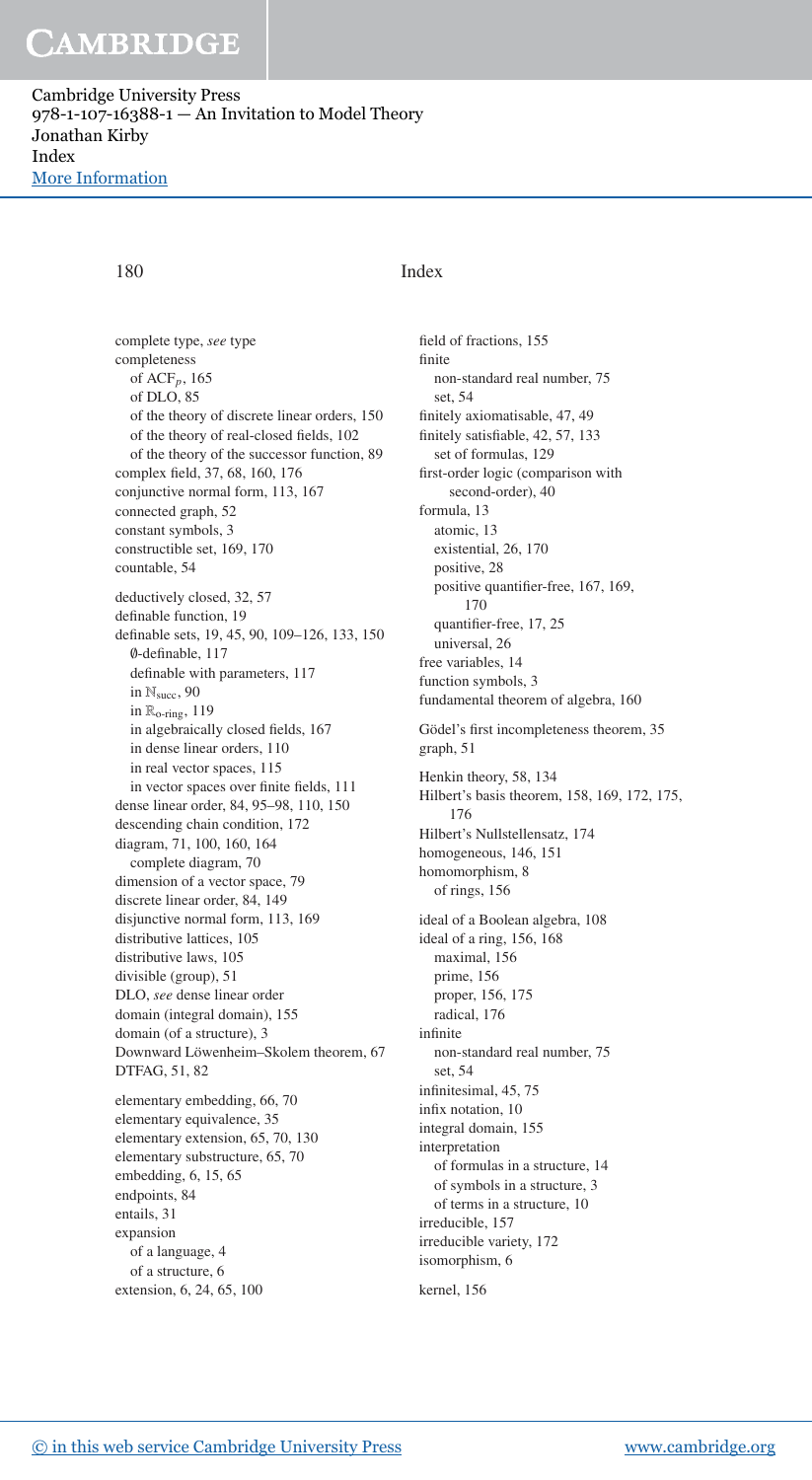# CAMBRIDGE

Cambridge University Press 978-1-107-16388-1 — An Invitation to Model Theory Jonathan Kirby Index [More Information](www.cambridge.org/9781107163881)

## Index 181

*L*-structure, 3 language, 3 lattice, 105 least upper bound, 105 lexicographic product, 87, 149 Lindenbaum algebra, 110, 116, 139 Lindenbaum's lemma, 58 linear order, 83, 148 linearly independent, 78, 133, 136 logical consequence, 31 Łos–Vaught test, 81, 85, 101, 147, 149, 165 Mersenne prime, 75 method of diagrams, 70, 72, 76, 160 method of new constants, 43–45, 71, 130, 134 method of preservation under automorphisms, 21, 90, 97, 130, 146, 150 minimal polynomial, 157, 161 model, 15 model completeness, 103 *n*-type, 129 Nash function, 122 piecewise Nash function, 123 non-standard analysis, 75 model, 72 natural number, 72, 131 real number, 75 o-minimal, 120 oligomorphic permutation group, 141 omitting types, 130, 139 omitting types theorem, 134 of Vaught, 136 Order Property, 148 parameters, 117, 144 parametrically definable, *see* definable with parameters partial orders, 104 partial type, 134 Peano arithmetic, 35 polynomials, 155, 167 power set, 104 prefix notation, 10 pregeometry, 166 preservation of atomic formulas, 15 of definable sets, 21 of existential formulas, 26 of formulas, 15 of quantifier-free formulas, 18, 26

of terms, 11 of types, 130 of universal formulas, 27 prime model, 142 prime subfield, 156 principal DLO formula, 95, 110 principal formula, 110, 115 principal ideal domain, 157 principal type, 142 quantifier elimination, 97, 100, 117, 150 for  $\mathbb{N}_{succ}$ , 103 for  $\mathbb{Q}_{<}$ , 97 for  $T_{\text{m}}^{\infty}$ , 98 for ACF, 165, 169, 172, 174 for atomless Boolean algebras, 108 for DLO, 98, 150 for real-closed fields, 102, 132, 136 for structures, 97 for theories, 97 for vector spaces, 101 quotient ring, 156 Rabinowitsch trick, 169, 176 rational functions, 156 real algebraic number, 136 real field, 38, 45, 74, 176 real-closed field, 40, 102, 132 realise a type, 130 realising types, 139 recursive definition of existential formulas, 26 of formulas, 13 of quantifier-free formulas, 25 of terms, 9 of universal formulas, 26 reduct, 6 relation symbols, 3 relative algebraic closure, 159 ring, 155 Ryll–Nardzewski theorem, 139, 143, 144 satisfiable, 32 formula with respect to a theory, 110 saturated, 147  $\aleph_0$ -saturated, 144 κ-saturated, 147 Schröder–Bernstein theorem, 53 second-order logic, 37 second-order logic (comparison with first-order), 40 semantics, 57 semi-algebraic sets, 21, 119